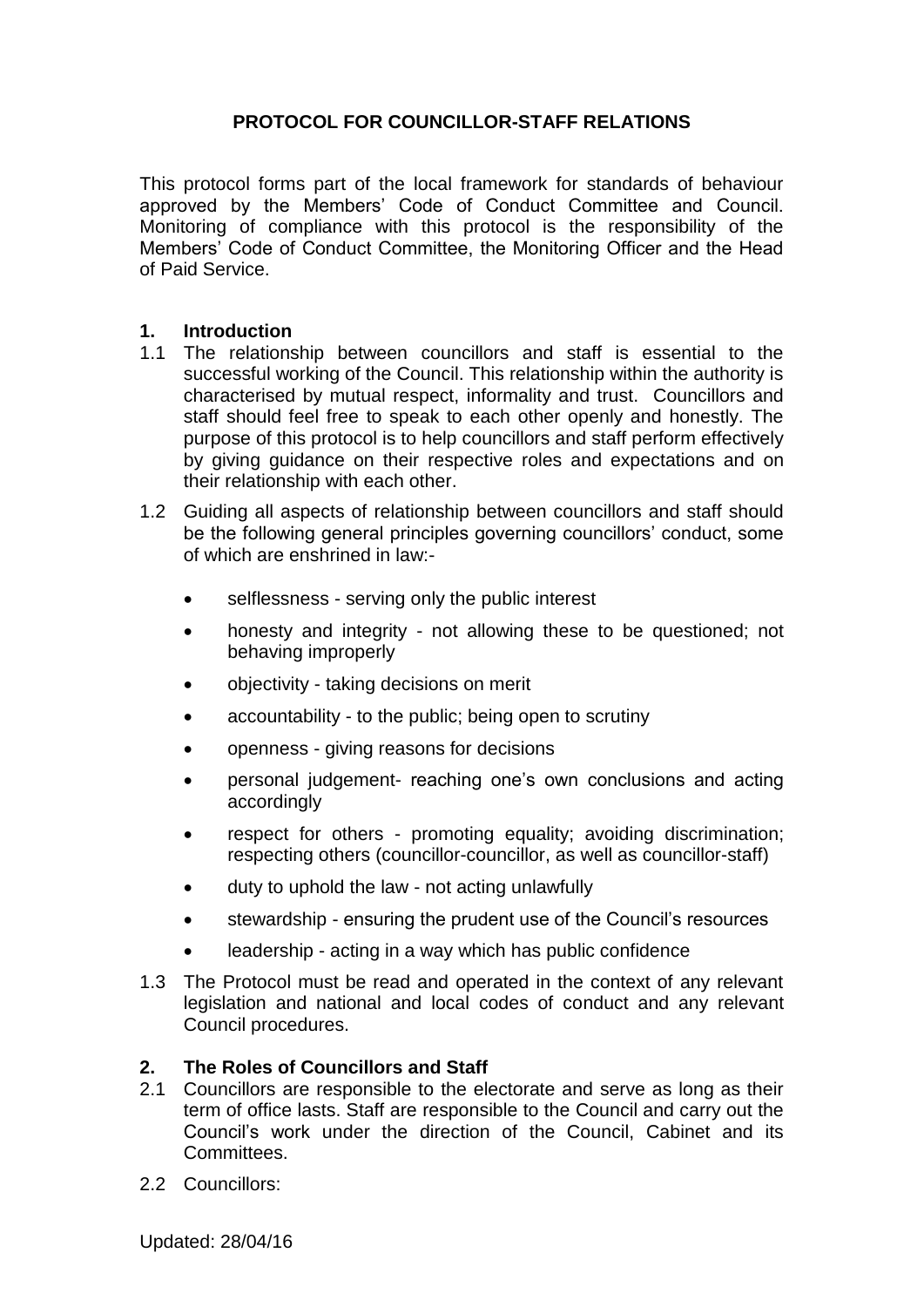Elected councillors are responsible for:

- (a) giving political leadership;
- (b) initiating and determining the policy of the Council, determining the core values of the Council and approving the Council's policy framework, strategic plans and budget;
- (c) acting as advocates for their constituents;
- (d) democratic accountability for the delivery of Council services;
- (e) the scrutiny of Council services;
- (f) the promotion of partnership working;
- (g) representing the Council on local, regional and national bodies.
- 2.3 It is not the role of councillors to involve themselves in the day-to-day management of the Council's services. That is for staff to do.
- 2.4 Cabinet councillors, Committee Chairmen and Vice Chairmen have additional responsibilities. These responsibilities will result in increased expectations and relationships with staff that are more complex. Such councillors must still respect the impartiality of staff and must not ask them to undertake work of a party political nature or compromise their position with other councillors or other staff.
- 2.5 Cabinet councillors can have individual executive powers. They may determine matters within their portfolio, but implementation of their decisions is the responsibility of staff.
- 2.6 Staff:

Staff are responsible for:

- (a) providing professional advice and information to councillors in developing and implementing policy and in decision-making;
- (b) implementing the decisions of councillors;
- (c) day-to-day administration of the Council;
- (d) managerial and operational decisions taken within the Council's Scheme of Delegation;
- (e) information to and consultation with local people about Council services.

The Head of Paid Service, the Monitoring Officer and the Chief Finance Officer have responsibilities in law over and above their obligations to the Council and its councillors which they must be allowed to discharge.

2.7 Councillors and staff will wish to discuss policy issues and staff will require political guidance in preparing proposals. When staff prepare reports for councillor decision, they have a duty to give advice in accordance with their professional expertise and their own professional codes of conduct. In some situations, staff will be under a duty to submit a report on a particular matter. Staff expect to have their professional integrity respected and not to be influenced or required to reduce options, withhold information or make recommendations to the Cabinet or a Committee which they cannot support professionally.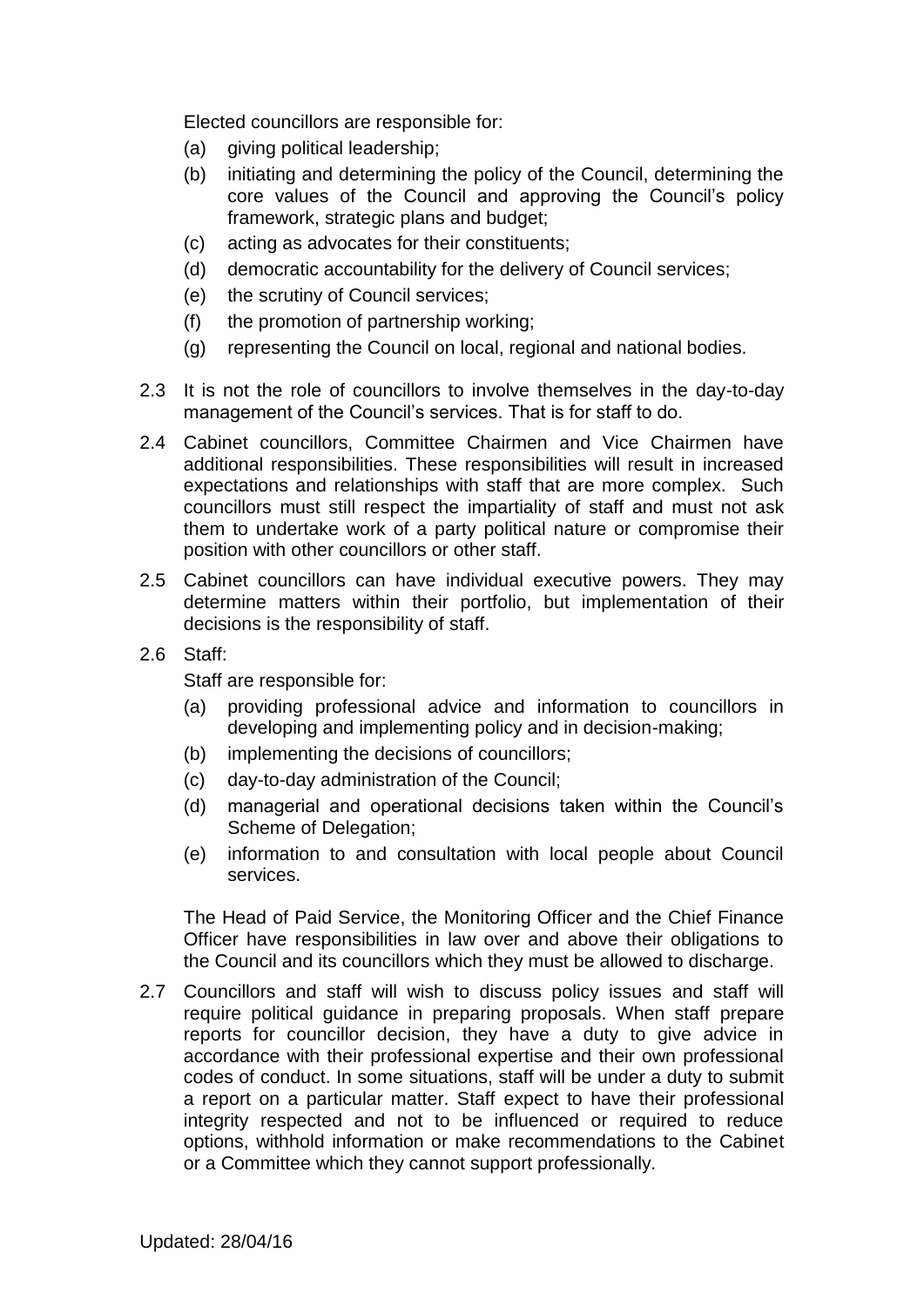# **3. Working Relationships**

- 3.1 Councillors can expect the following from staff:
	- (a) a commitment to the Council as a whole and not to any political group;
	- (b) performance of their duties effectively and efficiently;
	- (c) a working partnership;
	- (d) an understanding of respective roles and pressures;
	- (e) timely responses to enquiries and complaints;
	- (f) impartial professional advice;
	- (g) regular and up to date information on matters which are appropriate and relevant to their needs;
	- (h) awareness of and sensitivity to the political environment;
	- (i) courtesy and appropriate confidentiality;
	- (j) training and development in order to carry out their role effectively;
	- (k) that they will not use their relationship with councillors to advance their personal interests to influence decisions improperly;
	- (l) compliance with the staff Code of Conduct;
	- (m) support for the role of councillors as the local representatives of the authority, within any scheme for councillor support approved by the authority.
- 3.2 Staff can expect the following from councillors:
	- (a) a working partnership;
	- (b) an understanding of respective roles and pressures;
	- (c) political leadership and direction;
	- (d) courtesy and appropriate confidentiality;
	- (e) not to be subject to bullying or put under undue pressure;
	- (f) not to use their position or relationship with staff to advance their personal interests or to influence decisions improperly;
	- (g) compliance with the Members' Code of Conduct;
	- (h) to inform the Monitoring Officer of any relationships which might be seen as unduly influencing their work and role.

councillors and staff is essential, but gives rise to two contrasting requirements. On the one hand, close personal familiarity can damage the relationship and prove embarrassing to other councillors and staff, but on the other hand, councillors must bear in mind that staff cannot respond to personal criticism in the same way that other councillors can, and should temper their remarks accordingly. This is particularly important when councillors are dealing with less senior staff.

3.4 The normal conduct of business will mean that councillors are likely to deal directly with some staff below senior level. These dealings will be conducted according to the principles outlined in this protocol and any difficulties should be reported to the relevant Line Manager.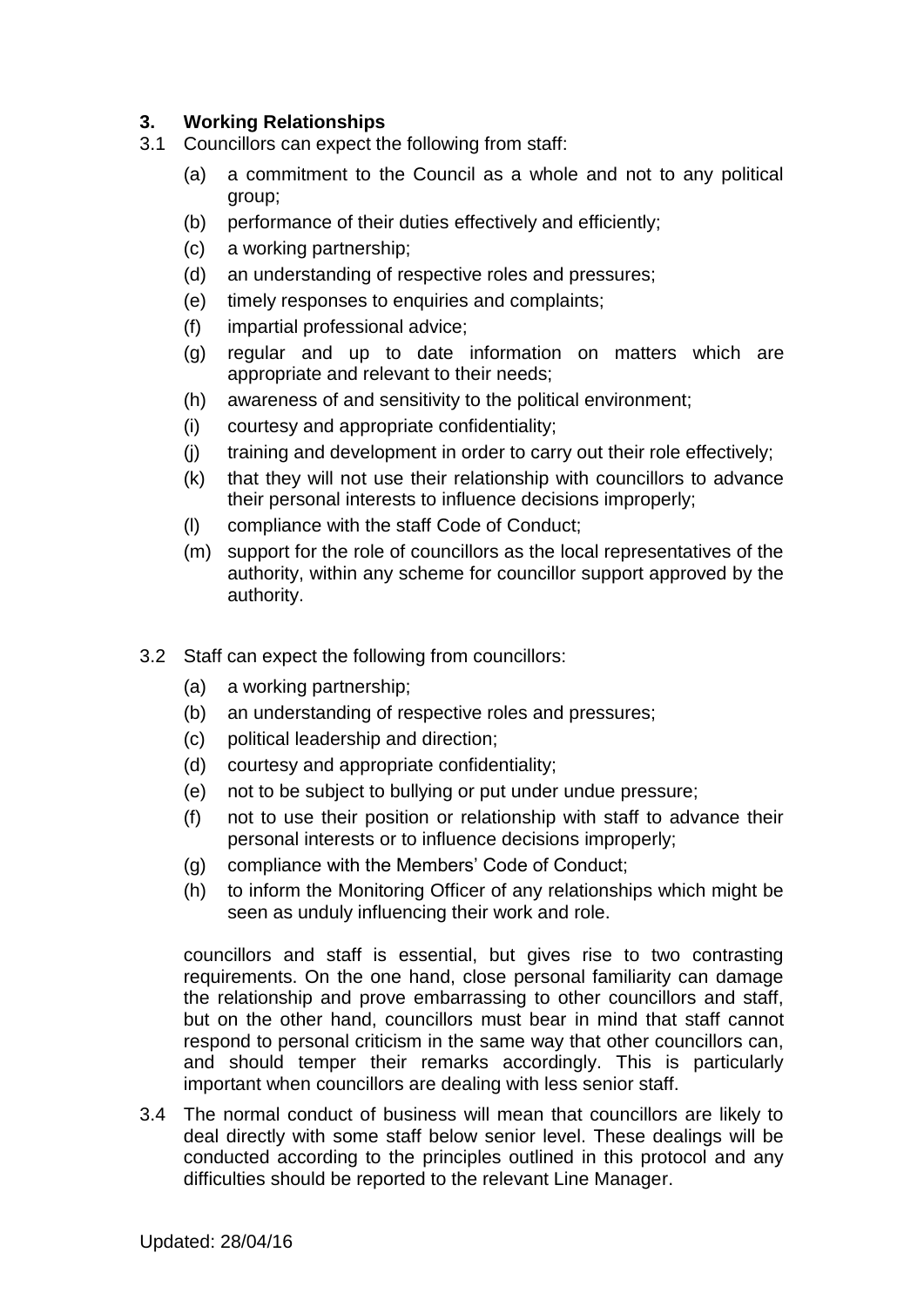- 3.5 Councillors should bear in mind that unless there is an on-going relationship with a particular member of staff, for example in relation to a case or application they are dealing with, councillors are expected to deal in the first instance with the relevant Head of Service. This is because:
	- (a) Heads of Service are in a better position to provide authoritative information or advice;
	- (b) they need to be aware of any questions or complaints raised by councillors;
	- (c) they are able to respond to councillors' requests, for example, by making a judgement as to whether action may be taken under staff delegated authority; and
	- (d) they are able to investigate and deal with any shortcomings there might be at the point of service delivery.
- 3.6 In addition, this avoids the possibility of staff below the levels identified above being 'intimidated' or even 'bullied' by over-enthusiastic councillors.
- 3.7 Where there is a serious breach of this protocol, this may lead to action being taken against a councillor for non-compliance with the Members' Code of Conduct.

## **4. At Meetings**

- 4.1 Staff and councillors will most frequently come into contact with each other at the various meetings held to conduct Council business, and at partnership and other consultative bodies. The respective roles of councillors and staff may vary according to the purpose of the meeting and therefore their relationship to each other will also vary. The following basic rule will apply in all situations.
- 4.2 At all times, councillors and staff will show respect to one another. Although councillors are entitled to question staff at meetings, they must avoid personal attacks on staff and ensure that criticism is constructive and well founded. Staff will expect to have the opportunity to explain what appears to be an inconsistency.
- 4.3 Wherever a formal public meeting is organised to consider a local issue, all the councillors representing the ward(s) affected should, as a matter of course, be invited to attend the meeting. Similarly when the Council undertakes any form of consultative exercise on a local issue, the Ward councillors should be notified at the outset of the exercise.

## **5. Correspondence**

**5**.1 Correspondence between individual councillors and staff should not normally be copied by the staff to any other councillor. However, where such correspondence concerns Council policy or, the interpretation of Council policy, in this instance a copy should be sent to the relevant Cabinet member or Chairman of Committee and this should be made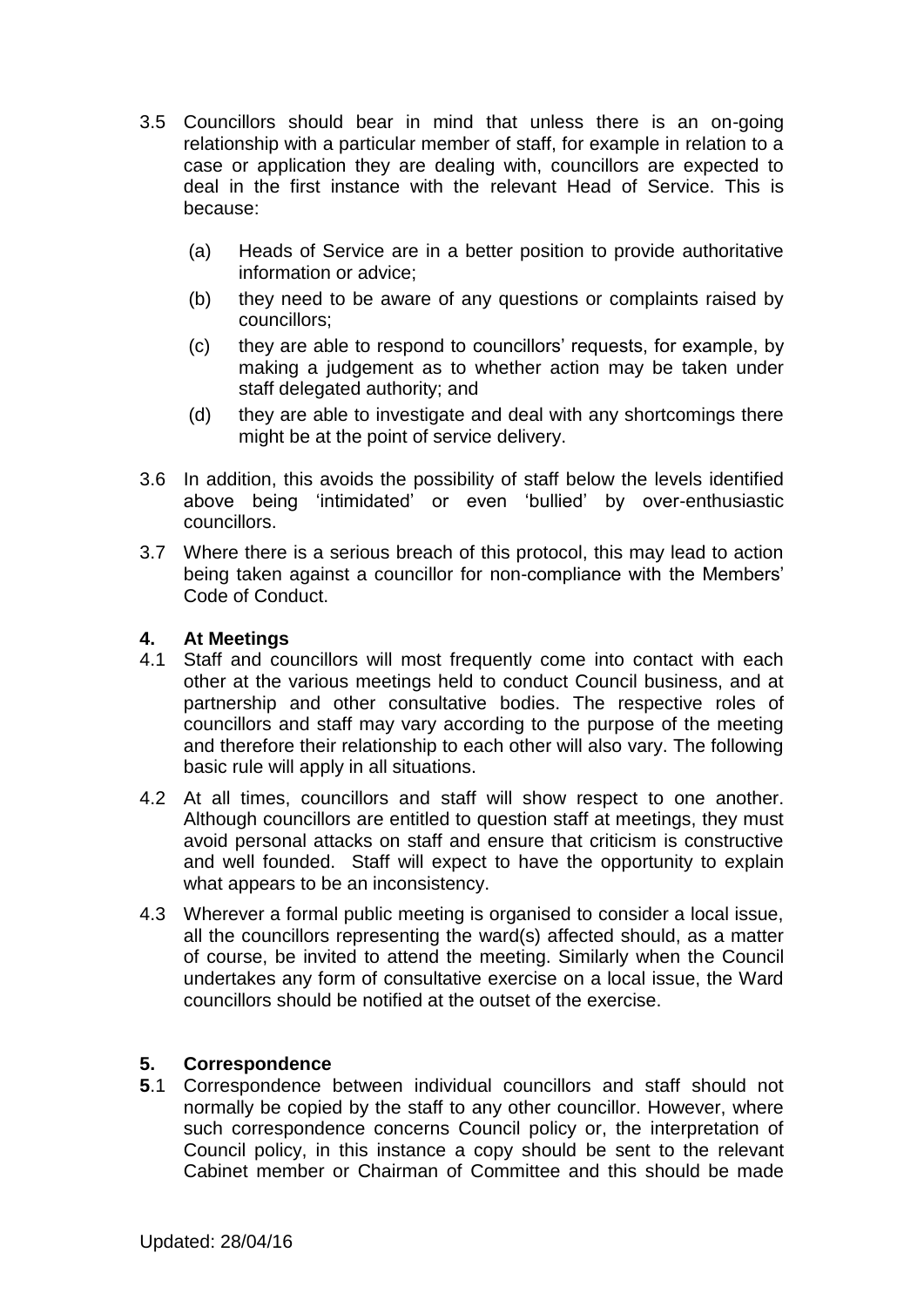clear to the original councillor. Under no circumstances should 'silent copies' be made available to a third party, and copies should only be sent to third parties with the express permission of the councillor involved.

**5**.2 Official letters on behalf of the Council should normally be sent out in the name of the appropriate staff member, rather than in the name of a councillor. It may be appropriate in certain circumstances (e.g. representations to a Government Minister) for a letter to appear in the name of a councillor, but this should be the exception rather than the norm. Letters which, for example, create obligations or give instructions on behalf of the Council, should never be sent out in the name of a councillor.

## **6. Officer Briefings And Advice To Political Groups**

- **6.1** It is common practice for political groups to discuss issues of council business before they are considered by the relevant Council decision making body. Officers may properly be asked to provide information and advice to assist informed discussion at any group meetings.
- **6.2** Any Group Leader may seek a briefing from the Chief Executive, a Deputy Chief Executive or his representative on any item which falls within that officer's area of responsibility. The Chief Executive or Deputy Chief Executives will provide factual information and advice on possible actions or options**,** but will not and should not be asked to become involved in any political debate or decisions.
- **6.3** If asked to do so by a Group Leader, the Chief Executive or a Deputy Chief Executive will attend a Political Group meeting in order to provide a factual briefing to members of their Group about any aspect of Council business. The Chief Executive will advise other Group Leaders of all such requests received. The Chief Executive or a Deputy Chief Executive will not and should not be asked to become involved in any party political debate and will withdraw from the meeting before Group members start to discuss the decisions they wish to see taken.
- **6.4** Staff will respect the confidentiality of any discussions they have with Group Leaders or Groups generally and will not relay them to members of other Groups. Information or advice given by staff to councillors at political group meetings should not be passed to non-councillors unless this is first agreed with the councillors concerned.
- **6.5** Staff advice to a political group cannot be a substitute for providing all necessary information and advice to the Leader, Cabinet, Committee or Council when the matter in question is considered.
- **6.6** Staff will respect the confidentiality of any matter that they hear in the course of attending a political group meeting.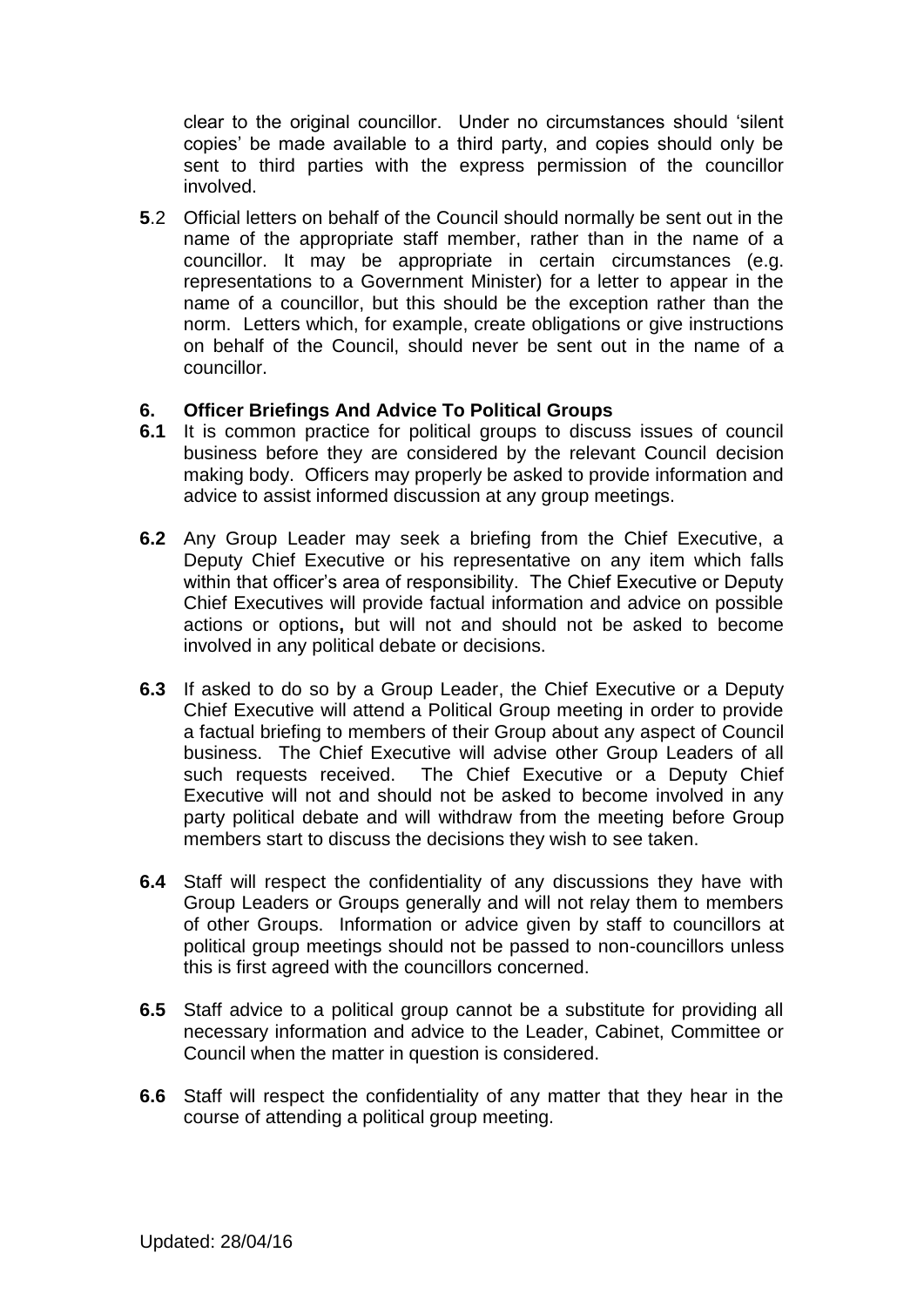# **7. Councillors' Access to Information and Council Documents**

- **7.1** Any councillor may ask staff for factual information about the work of any Committee of which they are a member or about an issue affecting their ward. Information requested will be provided, subject to any legal constraints (e.g. confidentiality relating to individuals) or unless the Deputy Chief Executive believes it would involve excessive resources to provide it, in which case he/she will seek guidance from the relevant Group Leader.
- **7.2** Councillors have legal rights to inspect Council documents containing material relating to business to be transacted at Council, Cabinet and Committee meetings. They also have common law rights to inspect documents reasonably necessary to enable them to perform their duties. These rights are set out in the Access to Information Rules in Part 4 of the Council's Constitution. Any councillor encountering difficulty or uncertainty about access to documents should contact the Chief Executive or Monitoring Officer.
- **7.3** Council information provided to councillors should only be used for the purpose it is given, i.e. to help the councillor discharge their duties as a Councillor. The Code of Conduct (in paragraph 3(a)) restricts the disclosure of confidential information provided to councillors.

#### **8. Involvement of Ward Councillors**

**8.1** Whenever a public meeting is organised by the Council about a local issue all councillors representing wards affected will be advised and invited to attend. If the Council undertakes any form of consultation on a local issue the ward councillor will be notified. Staff will keep ward councillors advised of significant issues which have an impact in their ward.

## **9. Release of Information to The Media**

**9.1** The Council frequently issues press releases and has contact with the media to provide information about the Council's activities and policies. The provision of information in this way is governed by statute and a Code of Practice on Local Authority Publicity. Particular restrictions apply about publicity issued during election periods. Press releases on decisions by the Leader, Cabinet, the Council or its Committees will be prepared by staff and issued by the Communications department. They should be cleared with the Leader, appropriate Cabinet councillor, or Committee Chairman before being issued and may include a statement from them (within the limits of statute and the Code of Practice). Press releases on routine service issues will be authorised by the relevant Deputy Chief Executive and may contain a factual quote from the relevant staff member.